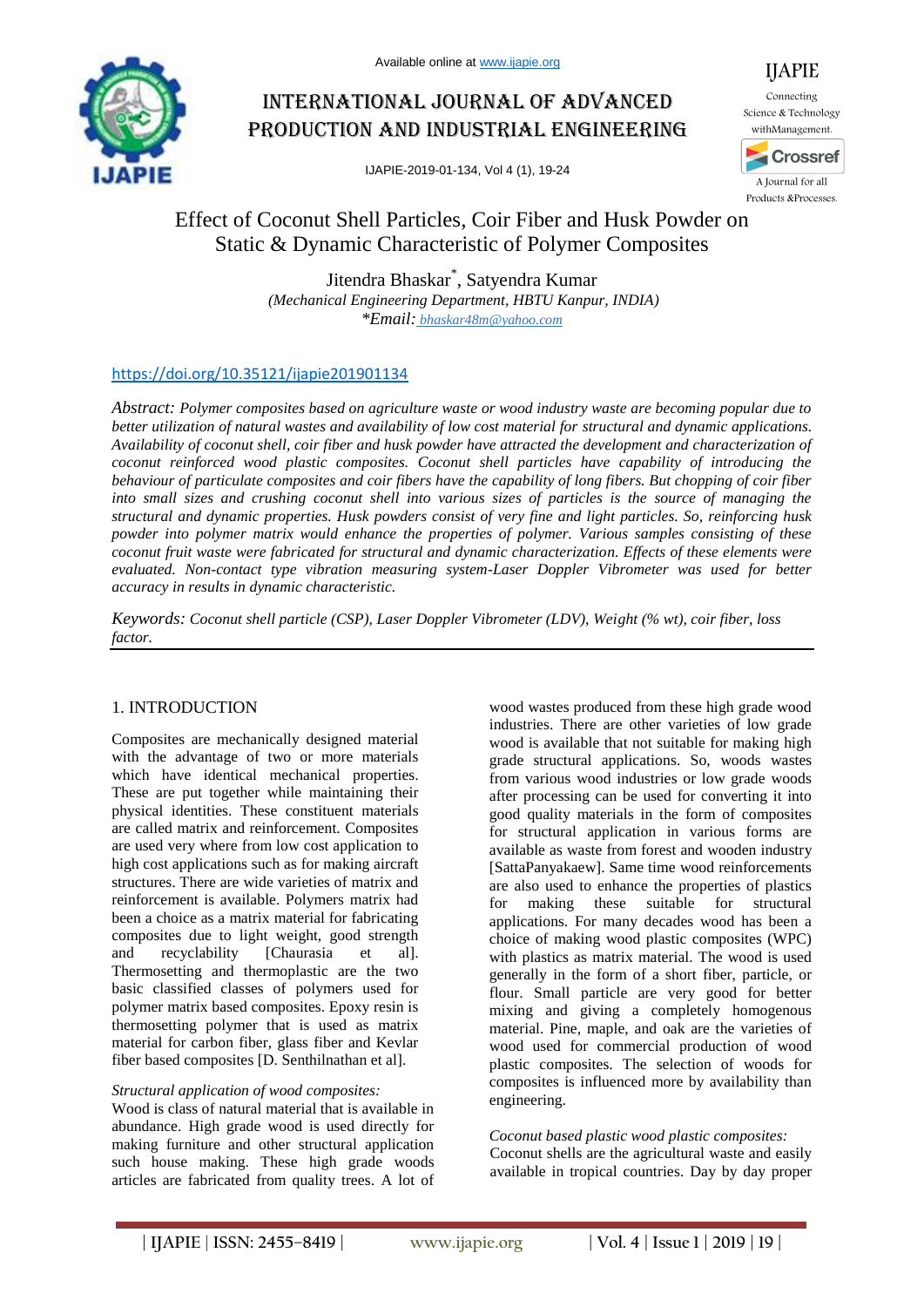#### *JitendraBhaskar and Satyendra Kumar International Journal Of Advanced Production And Industrial Engineering*

utilization of coconut shell waste is being ensured. From many decades, research has been focused on development of coconut shell based plastic composite [Dr. Dinesh Shringi]. Coconut based composite useful because of their high strength and modulus properties [J Bhaskar et al]. The coconut shell particles composites also have remarkable interest in the automotive industry due to its hardwearing quality and high hardness, good acoustic resistance, moth-proof, not toxic, resistant to microbial and fungi degradation, and not easily combustible. Composite of high strength coconut filler can be used in broad range of applications as, building materials, marine cordage, fishnets, furniture, and other household appliances [J. Olumuyiwa A et al].

#### *Static and Dynamic characterization:*

Static characterization is very important and initial part of development of any composite. This static characterization can be specified commonly by tensile test of composites. Universal testing machines are used for testing tensile strength, tensile modulus and properties in flexure mode also. Static characterization of composites material is not sufficient for complete characterization of material. Generally many of the components made by using composites have to undergo dynamic loads. So, components successful under static loading fail under dynamic loading. Dynamic characterization is very essential for fixing the better utilization of any material. Dynamic characteristic of material is specified by natural frequencies and damping properties of material.

Natural frequency is reflection of the stiffness of the material. Damping property shows the vibration reduction capacity of material. There are many testing methods available for dynamic characterization [5, 7, 8 & 9]. Free vibration and forced vibration are two testing modes in which dynamic properties are tested. Natural frequency can be evaluated by impulse hammer test, and damping can be evaluated by logarithmic decrement in free vibration mode. Frequency response is observed in forced vibration test. Natural frequencies, modes shapes and loss factors for damping are evaluated under forced vibration of excitation shaker. Natural frequencies are recorded at high response at any particular frequency. Loss factor (η) is a measure of the fraction of the total vibrational energy lost in a cycle.

Loss factor $(\eta)$  =

(Energy dissipated per cycle/ $2\pi$  \* Potential Energy) ……….(1)

Loss factor (η) is calculated Half Power Band Width (HPBW) method from this high response. Loss factor (η) is calculated Half Power Band Width (HPBW) method from this high response.

Loss factor is computed by relation as follows:

$$
\eta = \tan \varphi =
$$

(bandwidth frequency(Hz)/peak frequency(Hz))

$$
= (\omega^1 - \omega^2 / \omega^n) \quad \dots \dots \dots \ (2)
$$

where  $\varphi$  is loss angle and  $\omega \& \omega$  are the frequencies at half power situation on both sides of peak frequency ω . For ξ varying from 0 to 0.3 the relationship between loss factor and ξ is given by:

loss factor = 2ξ

The objective of this paper is to investigate the density and tensile properties of epoxy composite based coconut shell filler particles. In present work coconut shell particle reinforced epoxy composite is developed with different weight percentage of coconut shell particles. Structural and dynamic properties are evaluated.

#### 2. MATERIALS

#### *Polymer Matrix*

The epoxy used in thesis work as colorless, odorless and completely nontoxic. Tensile, modulus of elasticity, compressive, flexural, and impact strengths are  $43 \text{ MPa}$ ,  $800 - 820 \text{ kg/mm}^2$ ,  $90 -$ 100 MPa, 50-60 MPa, 2.5-4 kg-cm/cm<sup>2</sup> respectively. Density is  $1.15 \text{ g/cm}^3$ . 2.1.3 Hardener SY31 (B) is a white transparent liquid. Hardener SY31 (B) purchased from M/s ResinovaChemie Limited, Kanpur, India has been used as curing agent. In the present investigation 6-10 % wt/wt has been used in all material developed. Specific viscosity of hardener is 10-20 cp.

#### *Reinforcing material*

Coconut shells were collected from local area of Kanpur, India. Coconut shells were dried and crushed into small size of particles. Particles of 80- 100 mesh were separated out with the help of sieve. Coir fibers and husk powders were also taken from coconut outer cover. Coir was cleaned in water and dried. Pieces coir fibers of 3-5 mm in size were cut for reinforcement.

#### 3. FABRICATION

Open mold technique was used to fabricate composites for this work. This is easy and fully manual technique and inexpensive. Hardener 10 % by weight percentage of epoxy was mixed in epoxy. Required quantity of coconut particles-mesh sizes are 80 mesh size and 100-80 mesh, coir fiber and husk powder were mixed in epoxy properly by stirring at room temperature of  $50\,^0C$ . Mixture of all these were poured into the mold. A very small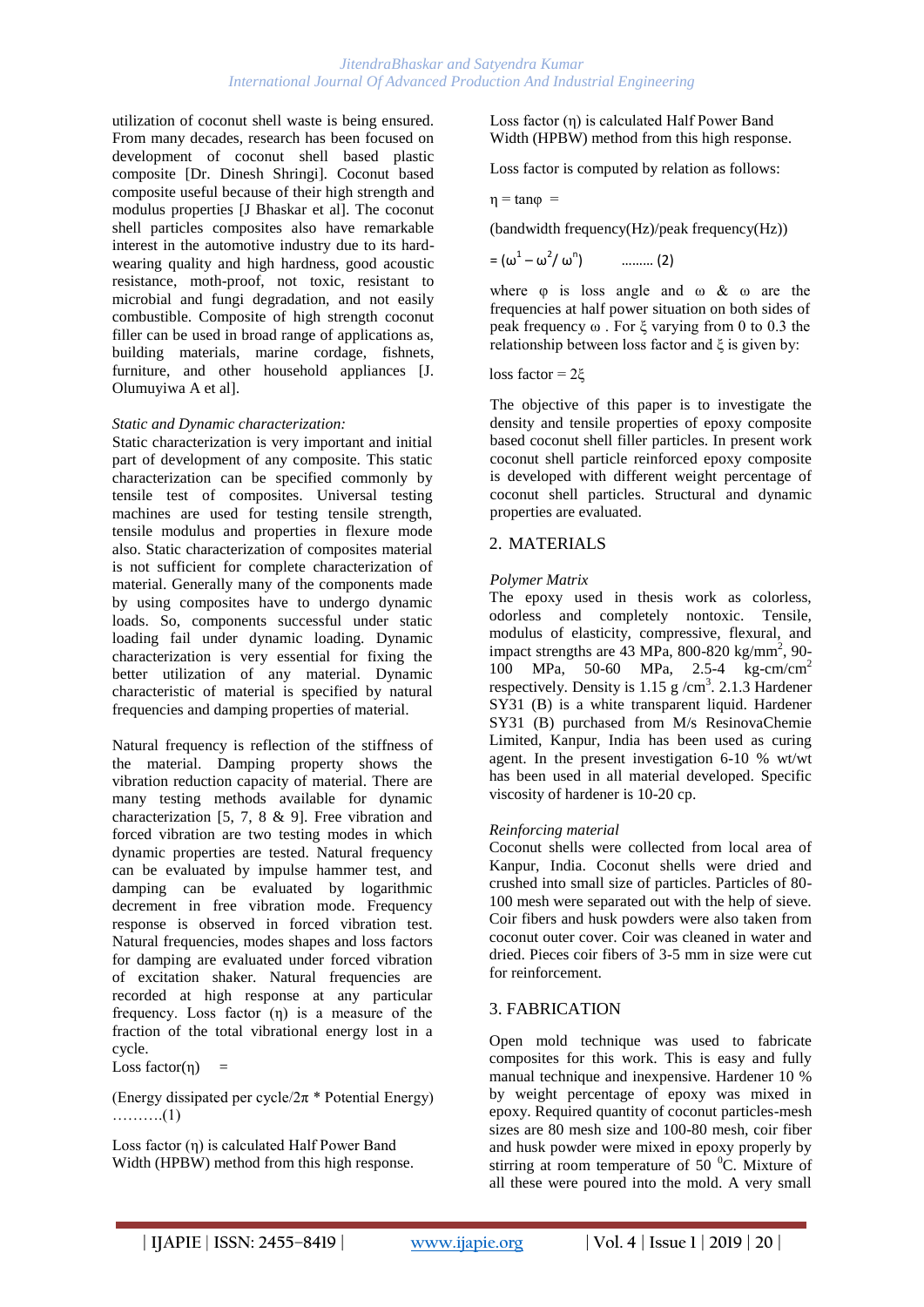quantity of grease was applied on mould surface. It was useful for removing cured plate of composite from mold. Plates were taken out of mold and cut to require size.

| Sample<br>Weight %                | A              | в    | c    | D    | Е    | F          | G    | н          |      |     |
|-----------------------------------|----------------|------|------|------|------|------------|------|------------|------|-----|
| Particle (mesh<br>size 100-80)    | 20             | 8.75 | 18.6 | 18.6 | 19.5 | 26.3       | 13.8 | 31.8       | 27.5 |     |
| <b>Particle</b><br>(mesh size 80) | $\blacksquare$ | 17.5 |      |      |      |            | 27.7 |            | 13.7 |     |
| Coir fiber 3-5<br>mm              | $\blacksquare$ | ۰    | 1.4  |      | 2.8  | 1.25       |      | 2.27       | 2.0  | 1.0 |
| Coir fiber 30<br>mm               |                |      | ۰    | 1.4  |      |            |      |            |      |     |
| Husk powder                       |                |      |      | ۰    |      | ٠          |      |            |      | 7.5 |
| Total<br>weight%                  | 20             | 26   | 20   | 20   |      | 22.3 27.55 |      | 41.5 34.07 | 43.2 | 8.5 |

Table 1. Samples various weight % and combination of particles, coir fiber and husk powder. Rest was polymer.

#### 4. CHARACTERIZATION

#### *Tensile test*

Tensile tests for tensile strength, % elongation and Young's Modulus were conducted on specimen reinforced with particles unreinforced epoxy, 20% and 40%. Standard ASTM-D638 code was adopted for tensile test.

#### *Flexural Test*

Flexural strength, also known as bending strength, or fracture strength, a mechanical parameter for brittle material, is defined as a material's ability to resist deformation under bending load. The resulting stress for a rectangular sample under a load in a three-point bending setup is given by the formula below:

#### $\sigma = 3FL/2bd^2$

Usually, L (length of the support span) is much bigger than d, so the fraction 3L/2d is bigger than one.Flexural tests standard ASTM-D790 was followed.

#### *Dynamic characterization on Laser Doppler Vibrometer (LDV):*

LDV is used to monitor vibrations with high degree of accuracy, monitor, sensitivity, and resolution. The velocity and displacement of a vibrating object are monitored through the frequency shift between the laser beam projecting to the object and reflected beam [Vinod K.S. 2008]. A reflective tape is applied prior to measuring. There are many advantages of LDV over contact type of vibration

measuring systems. LDV works on the concept of the frequency shift between the projecting and reflected laser beam. LDV is helpful in eliminating the physically contact of sensors on object and addition of any mass on the testing sample is eliminated. This eliminates the effect of additional mass and increases the accuracy of results. This has capacity of recording the data of various points over the sample multipoint sensing capacity. LDV captures the response under low to high frequency excitation.

Vibrations test were performed on Laser Doppler Vibrometer at IIT Kanpur, INDIA. Mode shapes are observed at natural frequency of materials or its multiples. Specimens of size  $200\times100\times10$  mm<sup>3</sup> were used for dynamic characterization. Reflected tape was pasted over specimen for better reflection. Test specimens were fixed as cantilever. Electro dynamic shaker was exited on the bottom side of the beam with pseudo random signal in the frequency range of 0-1000Hz for A, B and C and 0- 6000Hz for other samples-D, E, F, G, H, I and J.

#### 5. RESULTS AND DISCUSSIONS

#### *Tensile test:*

Test results are given in figure 1 and table 2. It was observed that increasing order of reinforcement of coconut shell particles reduced the elongation. Same time tensile strength has also been reduced and tensile modulus was increased. But shell particle reinforcement has been able to make the composites stiffer with reduced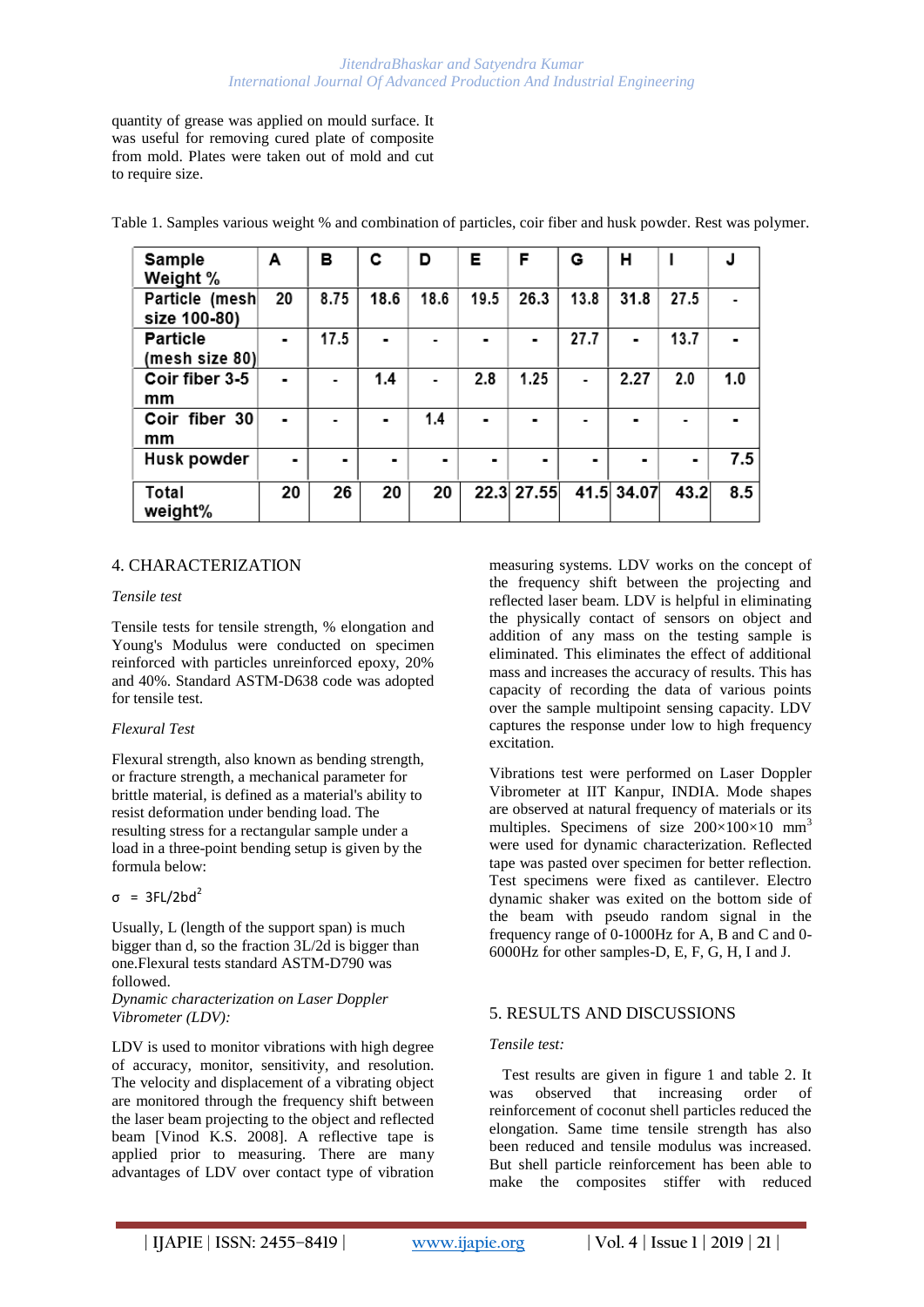#### *JitendraBhaskar and Satyendra Kumar International Journal Of Advanced Production And Industrial Engineering*

elongation. This means that particle reinforcement has restricted the deformation.



Figure 1. Load vs. displacement diagram for various compositions

|  |  | Table 2. Strength and Young Modulus |
|--|--|-------------------------------------|
|  |  |                                     |

| S.No. | Wt % of CSP | Tensile       | Young Modulus | Maximum %  |  |
|-------|-------------|---------------|---------------|------------|--|
|       |             | Strength(MPa) | (MPa)         | elongation |  |
|       |             | 48.215        | 613           | 7.64       |  |
|       | 20          | 26.426        | 658           | 4.98       |  |
|       | 40          | 27.458        | 800           | 3.00       |  |

#### *Flexural test*

The flexural properties were measured by threepoint bending test in accordance with ASTM D790. The flexural strength is listed in table 4. The flexural strengths as well as flexural modulus were also reduced by increasing particle reinforcement (table 3).

Table 3.Flexural load and flexural strength

| SI. | Wt % of   | <b>Flexural Load</b> | Flexural       |
|-----|-----------|----------------------|----------------|
| N.  | particles | (N)                  | strength (MPa) |
|     |           | 353                  | 75,833         |
|     | 20.       | 301                  | 64.659         |
|     |           | 240                  | 43.868         |

#### *Damping Characterization*

All samples were tested under frequency range. Graphs between velocity amplitudes and frequency were obtained for all samples. But two of them are given here.





Amplitude (mm/s) vs frequency (Hz) of 20% CSP Amplitude and frequency when 18.6% CSP and 1.4% fiber used **Figure 2. Frequency (Hz) and Amplitude (mm/s) of 20% and 40% coconut shell particles samples**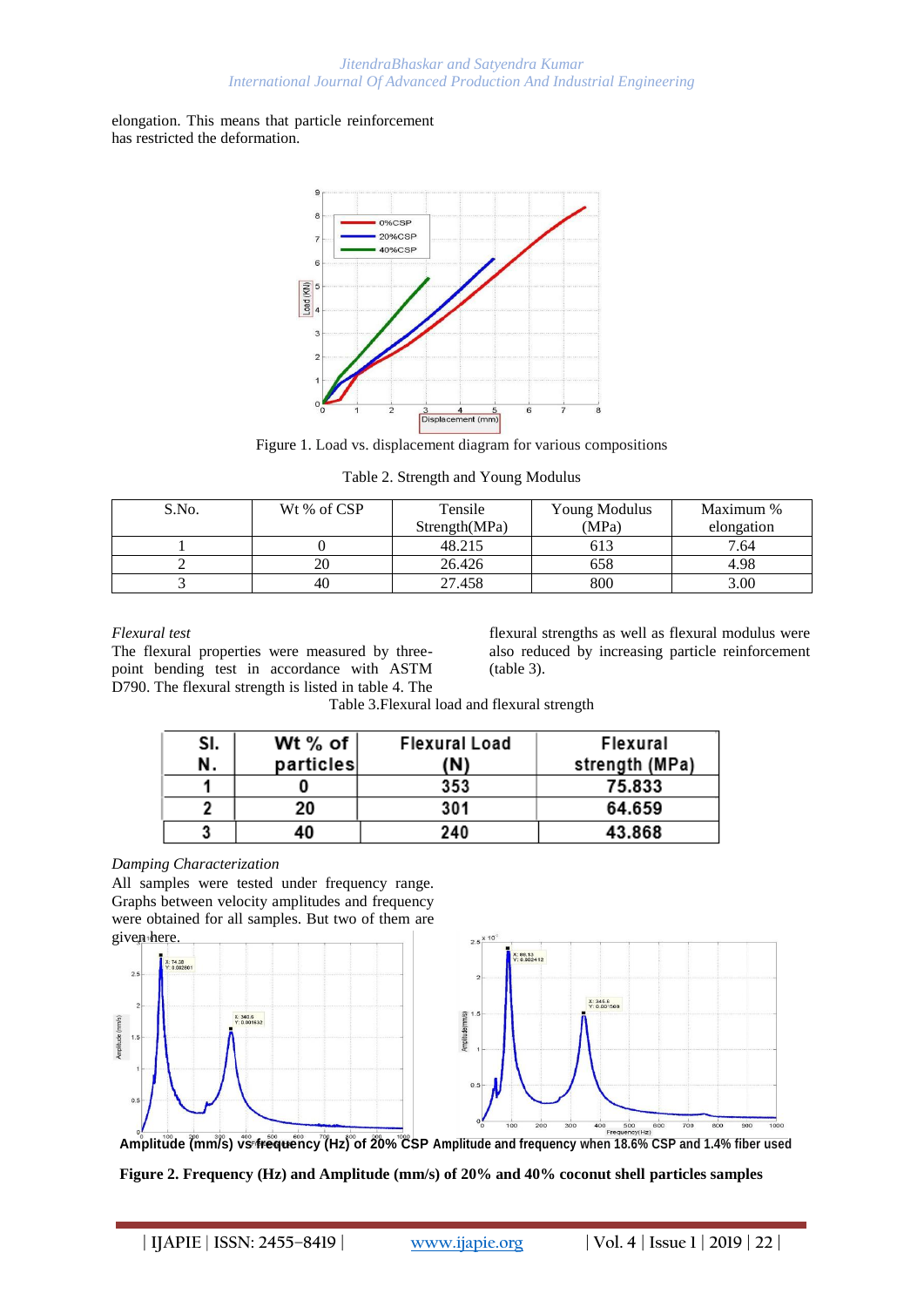Frequencies and loss factors are given in table 5.

| Sample          | А     | в     | с     | D     | Е     |       | G     | н     |       | J     |
|-----------------|-------|-------|-------|-------|-------|-------|-------|-------|-------|-------|
| $\omega_1$ (Hz) | 66.25 | 71.87 | 81.87 | 120   | 122   | 132   | 120   | 126   | 134   | 141   |
| $\omega_2$ (Hz) | 81.87 | 85.00 | 97.50 | 141   | 150   | 160   | 149   | 154   | 164   | 180   |
| $\omega_n$ (Hz) | 74.37 | 74.37 | 88.12 | 128   | 135   | 142   | 130   | 137   | 147   | 158   |
| Loss<br>factor  | 0.200 | 0.201 | 0.186 | 0.156 | 0.207 | 0.198 | 0.213 | 0.211 | 0.210 | 0.236 |

Table 4. Half power bandwidth frequency of all samples

Effect shell particles:

Sample 'A' with particles (20 wt%, mesh size 100-80) and "B"(8.75 wt%, mesh size 100-80 and 17.5 wt% mesh size  $80 = \text{Total } 26$  wt%) & 'G'(13.8) wt%, mesh size 100-80 & 17.5 wt% mesh size 80= Total 41 wt%). Natural frequencies of A, B and G are 81 Hz, 85 Hz and 149 Hz respectively. It can be derived from results that big particles of mesh size 80 are not contributing much to increase the natural frequency. Even the total wt% of reinforcement is more than 'A'. But when wt% of small particle was increased in "G", natural frequency was increased much in "G" and reached up to 149 hz. This can be also derived that small particles are contributing to stiffness as in tensile test and finally increasing natural frequency due to small particles. Big particles were not contributing for stiffness as well as natural frequency.

Loss factors were increasing with increase of big size particles (mesh size 80). Big size particle are better for energy dissipation than increasing stiffness.

#### *Effect of coir fiber:*

Effects of short coir fiber were evaluated by samples C, D, E, F, H and I. In addition to 18.6 wt% of small size particles, sample C consist of 1.4 wt% of 3-5 mm short fibers and D consist of 1.4 wt% of 30 mm short fibers. Natural frequency of D was increased with in comparison to C. This could be due to increase in stiffness with long fibers in composites. But loss factor in D was reduced. It means that long fibers are not contributing to energy dissipation in comparison to small short fibers.



Figure 3. Loss factors of all the samples

Sample E was with more wt % of small short fibers. Natural frequency was slightly increased. This was not as effective as long fibers for natural frequency. But loss factors increased much. So it is very much evident that small short fibers are a major source of increasing the loss factor and energy dissipation.

Increasing the wt% reinforcement small size particles in comparison to E, natural frequency of sample E was increased and loss factor was reduced. So, again it is confirmed that small particles are source of increasing the natural frequency and reducing the loss factors. This could be confirmed from the results that big particles are

contributing to loss factor and reducing the natural frequency of G if F is compared with G.

#### *Effect of husk powder:*

Sample J was reinforced with small fiber (3-5 mm) and husk powder only. Natural frequency and loss factor were maximum among all samples fabricated. Husk powder would be contributing for natural frequency because of fine powder with very small particle size. But, short fibers in sample J contributed for increasing loss factor.